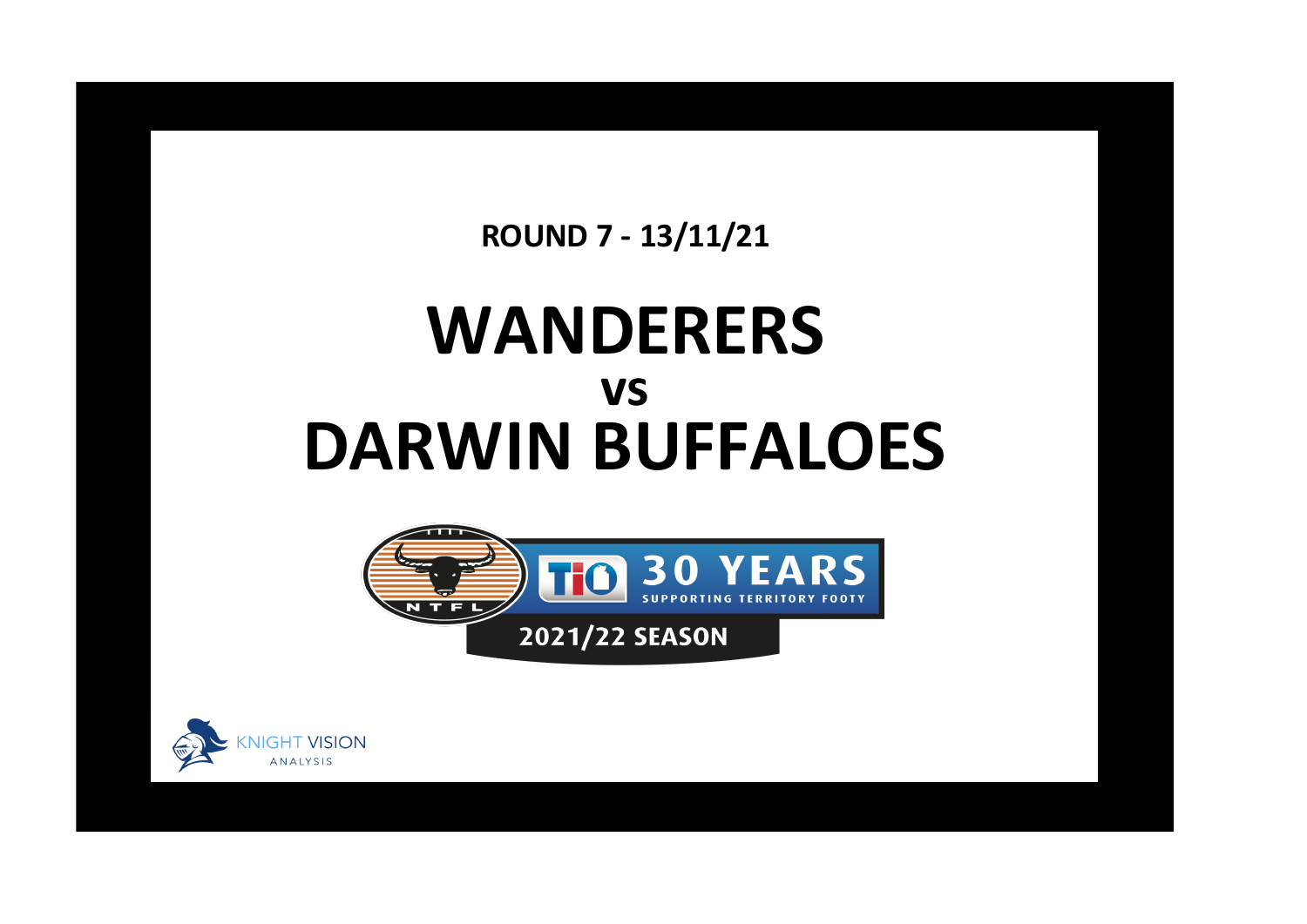|                |                | <b>Wanderers</b>        |                |                         |                          | <b>Darwin Buffaloes</b><br><b>Differential</b> |                         |                |                |                         |  |         |                |                |                |              |
|----------------|----------------|-------------------------|----------------|-------------------------|--------------------------|------------------------------------------------|-------------------------|----------------|----------------|-------------------------|--|---------|----------------|----------------|----------------|--------------|
| Q1             | Q <sub>2</sub> | Q <sub>3</sub>          | Q4             | <b>TOTAL</b>            |                          | Q1                                             | Q <sub>2</sub>          | Q <sub>3</sub> | Q <sub>4</sub> | <b>TOTAL</b>            |  | Q1      | Q <sub>2</sub> | Q <sub>3</sub> | Q <sub>4</sub> | <b>TOTAL</b> |
| 53             | 52             | 49                      | 59             | 213                     | <b>Kicks</b>             | 59                                             | 38                      | 45             | 44             | 186                     |  | $-6$    | $+14$          | $+4$           | $+15$          | $+27$        |
| 12             | 23             | 20                      | 27             | 82                      | <b>Handballs</b>         | 29                                             | 9                       | 25             | 31             | 94                      |  | $-17$   | $+14$          | $-5$           | $-4$           | $-12$        |
| 65             | 75             | 69                      | 86             | 295                     | <b>Disposals</b>         | 88                                             | 47                      | 70             | 75             | 280                     |  | $-23$   | $+28$          | $-1$           | $+11$          | $+15$        |
| 4.42           | 2.26           | 2.45                    | 2.19           | 2.60                    | <b>K:H Ratio</b>         | 2.03                                           | 4.22                    | 1.80           | 1.42           | 1.98                    |  | $+2.38$ | $-1.96$        | $+0.65$        | $+0.77$        | $+0.62$      |
| 66%            | 85%            | 59%                     | 76%            | 72%                     | Kick Eff. %              | 73%                                            | 61%                     | 58%            | 57%            | 63%                     |  | $-7%$   | $+24%$         | $+1%$          | $+19%$         | +9%          |
| 75%            | 83%            | 90%                     | 89%            | 85%                     | <b>Handball Eff. %</b>   | 76%                                            | 78%                     | 92%            | 68%            | 78%                     |  | $-1%$   | $+5%$          | $-2%$          | $+21%$         | $+8%$        |
| 9              | 1              | 4                       | 4              | 18                      | <b>Clangers</b>          | 8                                              | 3                       | 7              | 13             | 31                      |  | $+1$    | $-2$           | $-3$           | $-9$           | $-13$        |
| 28             | 27             | 29                      | 27             | 111                     | <b>Cont. Poss</b>        | 24                                             | 23                      | 21             | 32             | 100                     |  | $+4$    | $+4$           | $+8$           | $-5$           | $+11$        |
| 34             | 47             | 41                      | 61             | 183                     | <b>Unc. Poss</b>         | 62                                             | 21                      | 48             | 38             | 169                     |  | $-28$   | $+26$          | $-7$           | $+23$          | $+14$        |
| 22             | 24             | 21                      | 29             | 96                      | <b>Marks</b>             | 30                                             | 11                      | 14             | 11             | 66                      |  | $-8$    | $+13$          | $+7$           | $+18$          | $+30$        |
| 21             | 23             | 18                      | 27             | 89                      | <b>Unc. Marks</b>        | 27                                             | 11                      | 13             | 11             | 62                      |  | $-6$    | $+12$          | $+5$           | $+16$          | $+27$        |
| 1              | $\mathbf{1}$   | 3                       | $\overline{2}$ | $\overline{\mathbf{z}}$ | <b>Cont. Marks</b>       | 3                                              | $\bf{0}$                | 1              | 0              | 4                       |  | $-2$    | $+1$           | $+2$           | $+2$           | $+3$         |
| 5              | 3              | 4                       | 4              | 16                      | <b>Int. Marks</b>        | 7                                              | 0                       | 1              | $\mathbf{1}$   | 9                       |  | $-2$    | $+3$           | $+3$           | $+3$           | $+7$         |
| $\mathbf{2}$   | $\mathbf 0$    | 1                       | 5              | 8                       | <b>F50 Marks</b>         | 1                                              | 1                       | 1              | 1              | 4                       |  | $+1$    | $-1$           | $\Omega$       | $+4$           | $+4$         |
| 9              | 18             | 15                      | 24             | 66                      | <b>Handball Receives</b> | 22                                             | 6                       | 22             | 19             | 69                      |  | $-13$   | $+12$          | $-7$           | $+5$           | $-3$         |
| 18             | 21             | 23                      | 20             | 82                      | <b>Groundball Gets</b>   | 19                                             | 14                      | 16             | 26             | 75                      |  | $-1$    | $+7$           | $+7$           | $-6$           | $+7$         |
| $\overline{2}$ | $\overline{2}$ | 5                       | $\overline{2}$ | 11                      | <b>Hitouts</b>           | 9                                              | 12                      | 5              | 9              | 35                      |  | $-7$    | $-10$          | $\mathbf{0}$   | $-7$           | $-24$        |
| 5              | 4              | 8                       | 5              | 22                      | <b>Clearances</b>        | 6                                              | 9                       | 4              | 6              | 25                      |  | $-1$    | $-5$           | +4             | $-1$           | $-3$         |
| 14             | 7              | 9                       | 11             | 41                      | <b>Tackles</b>           | 8                                              | 10                      | 14             | 4              | 36                      |  | $+6$    | $-3$           | $-5$           | $+7$           | $+5$         |
| 4              | 4              | $\mathbf{1}$            | 6              | 15                      | <b>One Percenters</b>    | 5                                              | $\overline{\mathbf{z}}$ | 10             | 5              | 27                      |  | $-1$    | $-3$           | $-9$           | $+1$           | $-12$        |
| $\overline{2}$ | $\overline{2}$ | $\mathbf{1}$            | 3              | 8                       | <b>Spoils</b>            | 4                                              | 4                       | 7              | 4              | 19                      |  | $-2$    | $-2$           | $-6$           | $-1$           | $-11$        |
| 11             | 5              | 6                       | 8              | 30                      | <b>Frees For</b>         | 3                                              | 9                       | 11             | 7              | 30                      |  | $+8$    | -4             | $-5$           | $+1$           | $\mathbf 0$  |
| 3              | 9              | 11                      | 7              | 30                      | <b>Frees Against</b>     | 11                                             | 5                       | 6              | 8              | 30                      |  | $-8$    | $+4$           | $+5$           | $-1$           | $\bf{0}$     |
| 11             | 8              | 12                      | 13             | 44                      | <b>Inside 50s</b>        | 12                                             | 9                       | 8              | 11             | 40                      |  | $-1$    | $-1$           | $+4$           | $+2$           | $+4$         |
| 9              | 7              | $\overline{\mathbf{z}}$ | 8              | 31                      | <b>Rebound 50s</b>       | 8                                              | 3                       | 10             | 9              | 30                      |  | $+1$    | $+4$           | $-3$           | $-1$           | $+1$         |
| 55%            | 50%            | 33%                     | 54%            | 48%                     | Score / I50 %            | 17%                                            | 56%                     | 38%            | 18%            | 30%                     |  | +38%    | $-6%$          | $-4%$          | +36%           | $+18%$       |
| 3              | 4              | $\overline{2}$          | 4              | 13                      | <b>Goals</b>             | 1                                              | $\overline{2}$          | $\mathbf{0}$   | $\overline{2}$ | 5                       |  | $+2$    | $+2$           | $+2$           | $+2$           | $+8$         |
| 3              | 0              | $\overline{2}$          | 3              | 8                       | <b>Behinds</b>           | 1                                              | 3                       | 3              | $\mathbf{0}$   | $\overline{\mathbf{z}}$ |  | $+2$    | $-3$           | $-1$           | $+3$           | $+1$         |
| 21             | 24             | 14                      | 27             | 86                      | <b>Score</b>             | 7                                              | 15                      | 3              | 12             | 37                      |  | $+14$   | $+9$           | $+11$          | $+15$          | $+49$        |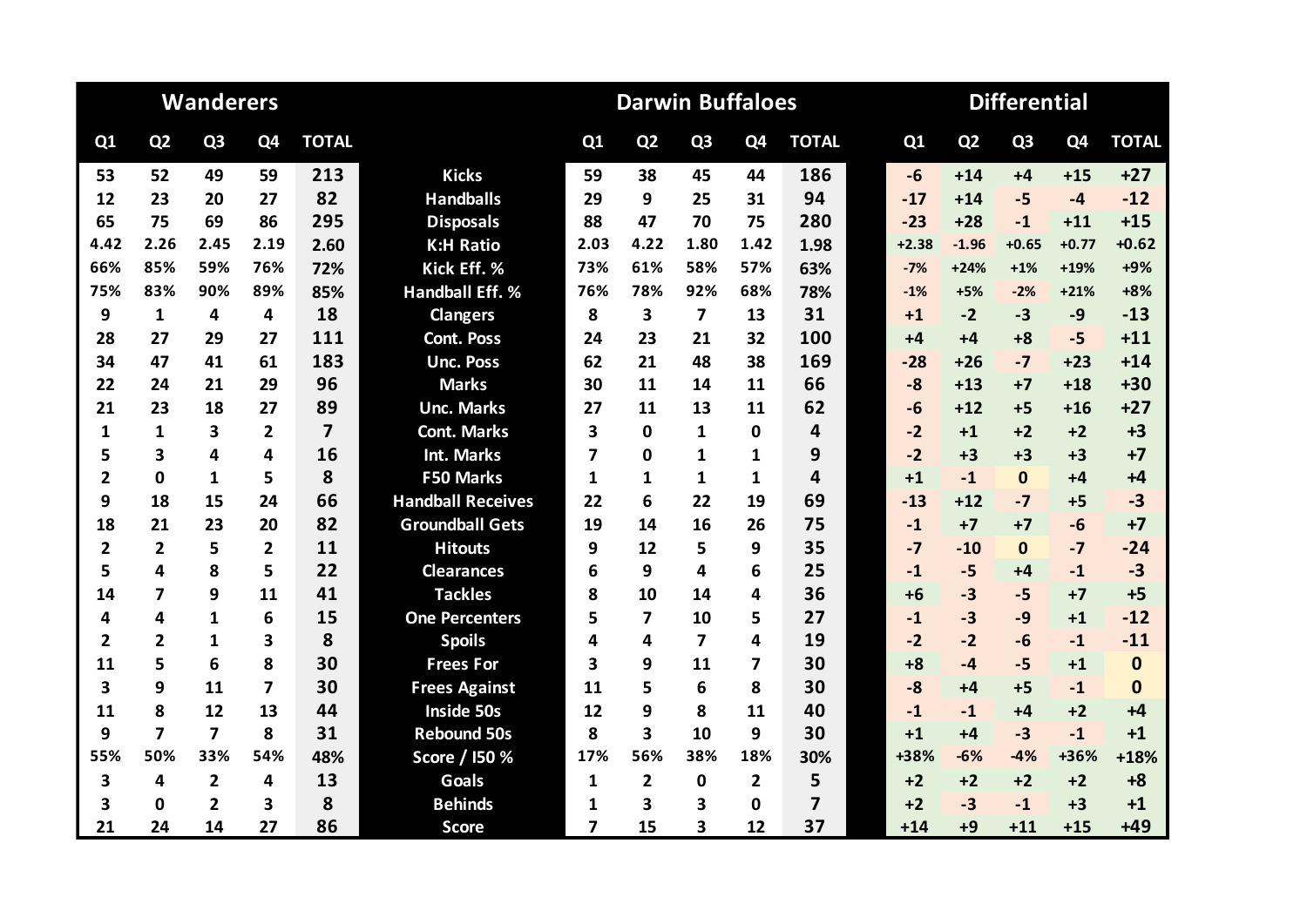|                     |       |                |       |           |           |            |           |                |       |       |           |              | <b>Wanderers</b> |    |      |                  |            |      |       |           |              |                |            |            |              |             |             |
|---------------------|-------|----------------|-------|-----------|-----------|------------|-----------|----------------|-------|-------|-----------|--------------|------------------|----|------|------------------|------------|------|-------|-----------|--------------|----------------|------------|------------|--------------|-------------|-------------|
| <b>Player</b>       | К     | н              | D     |           | KE% HE%   | <b>CLG</b> | <b>CP</b> | <b>UP</b>      | М     | UM    | <b>CM</b> | IM           | <b>F50M</b>      | ΗR | GBG  | но               | <b>CLR</b> | т    | 1%    | <b>SP</b> | FF           | FA             | <b>150</b> | <b>R50</b> | G            | B           | <b>SA</b>   |
| 26 D Clee           | 22    | 6              | 28    | 68%       | 83%       | 2          | 5         | 22             | 10    | 10    | 0         | $\mathbf{1}$ | 0                | 8  | 4    | 0                | 4          | 1    | 1     | 1         | 2            | 1              | 4          | 2          | $\mathbf{1}$ | 0           | 2           |
| 24 B McLean         | 21    | 4              | 25    | 62%       | 100%      | 1          | 8         | 18             | 9     | 9     | 0         | 2            | 0                | 8  | 7    | 0                | 1          |      | 0     | 0         | 2            | 2              | 3          | 4          | 0            | 0           | 0           |
| 10 M Totham         | 9     | 14             | 23    | 56%       | 79%       | 2          | 9         | 15             | 6     | 6     | 0         | 0            | 2                | 8  | 9    | 0                | 0          | 1    | 0     | 0         | 0            | $\mathbf{1}$   | 2          | 0          | 1            | 1           | 3           |
| 25 B Newman         | 16    | 5              | 21    | 81%       | 80%       | 0          | 7         | 14             | 10    | 9     | 1         | 4            | 0                | 3  | 5    | 0                | 0          | 2    | 0     | 0         | 3            | $\mathbf{1}$   | 0          | 3          | 0            | 0           | 0           |
| 21 D Weetra         | 17    | 3              | 20    | 94%       | 67%       | 0          | 10        | 9              | 9     | 7     | 2         | 3            | 0                | 0  | 6    | 0                | 0          | 2    | 1     | 1         | 2            | 0              | 1          | 7          | 0            | 0           | 1           |
| 30 D Shillabeer     | 18    | 0              | 18    |           | 50% ##### | 4          | 4         | 12             | 8     |       | 1         | 0            | 3                | 3  | 1    | 1                | 0          | 1    | 0     | 0         | 3            | 3              | 6          | 0          | 1            | 0           | 2           |
| 02 J Erlandson      | 8     | 5              | 13    |           | 75% 100%  | 0          | 5         | 9              | 2     | 2     | 0         | 1            | 0                | 6  | 5    | 0                | 3          | 3    | 0     | 0         | 0            | 2              |            | 1          | 0            | 0           | 2           |
| 23 J Priest         | 9     | 4              | 13    | 67%       | 75%       | $\Omega$   | 4         | 9              | 3     | 3     | 0         | 0            | 0                | 6  | 4    | 6                | 3          | 2    | 2     | 0         | 0            | $\overline{2}$ | 5          | 0          | 1            | 0           | 1           |
| 29 W Williams       | 11    | 2              | 13    |           | 100% 100% | 0          | 3         | 10             | 4     | 4     | 0         | 0            | 0                | 4  | 2    | 0                | 1          | 1    | 1     | 1         | 1            | 2              | 4          | 1          | 1            | 0           | 0           |
| 33 E Simpson        | -10   | 3              | 13    | 70%       | 67%       | 1          | 10        | 4              | 3     | 2     | 1         | 0            | 1                | 0  | 5    | 0                | 0          | 0    | 1     | 0         | 4            | 3              | 4          | 0          | 3            | 1           | 0           |
| 11 N Mansell        | 10    | $\overline{2}$ | 12    | 80%       | 50%       | 2          | 2         | 9              | 6     | 6     | 0         | 0            | 0                | 0  | 1    | 0                | 2          | 2    | 0     | 0         | 1            | 2              |            | 2          | 0            | 1           | 0           |
| 04 Jerome Motlop    | 5     | 6              | 11    | 80%       | 100%      | 1          | 6         | 5              | 1     | 1     | 0         | 0            | 0                | 2  | 3    | 0                | 2          | 4    |       | 0         | 4            | 0              |            | 0          | 1            | 0           | 2           |
| 35 Matthew Motlop   | 5     | 6              | 11    | 60%       | 83%       | 0          | 9         | $\mathfrak{p}$ | 0     | 0     | 0         | 0            | 0                | 2  | 8    | 0                | 3          | 3    |       | 0         | 1            | 1              |            | 0          | 0            | 0           | 0           |
| 08 K Fejo           | 5     | 5              | 10    | 60%       | 100%      | $\Omega$   | 4         | 6              | 1     | 1     | 0         | 0            | 0                | 5  | 4    | 0                | 0          | 3    | 3     | 1         | 0            | 0              | 4          | 0          | 0            | 0           | 1           |
| 09 T Motlop         | 8     | 2              | 10    | 63%       | 100%      | O          | 4         |                | 5     | 5     | 0         | 0            | 1                | 2  | 3    | 0                | 0          | 3    | 0     | 0         | 1            | 2              | 0          | 3          | 2            | 2           | 0           |
| 14 Joel Cubillo     | 8     | $\overline{2}$ | 10    |           | 63% 100%  | 0          | 4         | 6              | 4     | 4     | 0         | 0            | 1                | 2  | 4    | 0                | 0          | 4    | 0     | 0         | 0            | $\mathbf{1}$   | 2          | 0          | 1            | 0           | 1           |
| 17 L Johnston       | 7     | 3              | 10    | 100% 100% |           | 0          | 3         |                | 5     | 3     | 2         | 3            | 0                | 2  | 0    | 1                | 0          | 2    | 1     | 1         | 2            | 0              | 2          | 3          | 0            | 0           | 1           |
| 12 J Tipiloura      | 6     | 3              | 9     | 67%       | 67%       | 2          | 5         |                | 1     |       | 0         | 0            | 0                | 2  | 4    | 3                | 2          |      | 0     | 0         |              | 2              |            | 0          | 1            | 1           | 0           |
| 05 A Lewis          | 6     | 1              | 7     | 67%       | 100%      | 0          | 2         | 5              | 4     | 4     | 0         | 0            | 0                | 1  | 1    | 0                | 0          | 1    | 0     | 0         | $\mathbf{1}$ | 1              | 0          | 0          | 0            | 0           | 0           |
| 13 B Motlop         | 4     | 2<br>oor       | 6     | 50%       | 50%       | 3          | 2         | 4              | 3     | 3     | 0         | 1<br>mente.  | 0                | 1  | 2    | 0<br><b>DOM:</b> | 0          | 3    |       | 1         | 0            | 3<br>ana a     | 0          | 2<br>oma e | 0            | 0<br>an ana | 0<br>omonom |
| 20 N Jones-Cubillo  | 3     | 3              | 6     |           | 100% 100% | 0          | 4         | 2              | 0     | 0     | 0         | 0            | 0                | 1  | 3    | 0                | 1          | 0    | 1     | 1         | 1            | 0              | 0          | 2          | 0            | 0           | 0           |
| 18 M Taylor         | 4     | 1              | 5     |           | 75% 100%  | 0          | 1         | 4              | 2     | 2     | 0         | 1            | 0                | 0  | 1    | 0                | 0          | 1    | 1     | 1         | 1            | 1              |            | 1          | 0            | 0           | 0           |
|                     |       |                |       |           |           |            |           |                |       |       |           |              |                  |    |      |                  |            |      |       |           |              |                |            |            |              |             |             |
| <b>WAND</b>         | 213   | 82             | 295   | 72% 85%   |           | 18         | 111       | 183            | 96    | 89    |           | 16           | 8                | 66 | 82   | 11               | 22         | 41   | 15    | 8         | 30           | 30             | 44         | 31         | 13           | 8           | 16          |
| <b>DBFC</b>         | 186   | 94             | 280   |           | 63% 78%   | 31         | 100       | 169            | 66    | 62    | 4         | 9            | 4                | 69 | 75   | 35               | 25         | 36   | 27    | 19        | 30           | 30             | 40         | 30         | 5            | 7           | 8           |
| <b>Differential</b> | $+27$ | $-12$          | $+15$ | +9%       | +8%       | $-13$      | $+11$     | $+14$          | $+30$ | $+27$ | $+3$      | $+7$         | $+4$             | -3 | $+7$ | $-24$            | -3         | $+5$ | $-12$ | $-11$     | $\mathbf 0$  | 0              | +4         | $+1$       | $+8$         | $+1$        | $+8$        |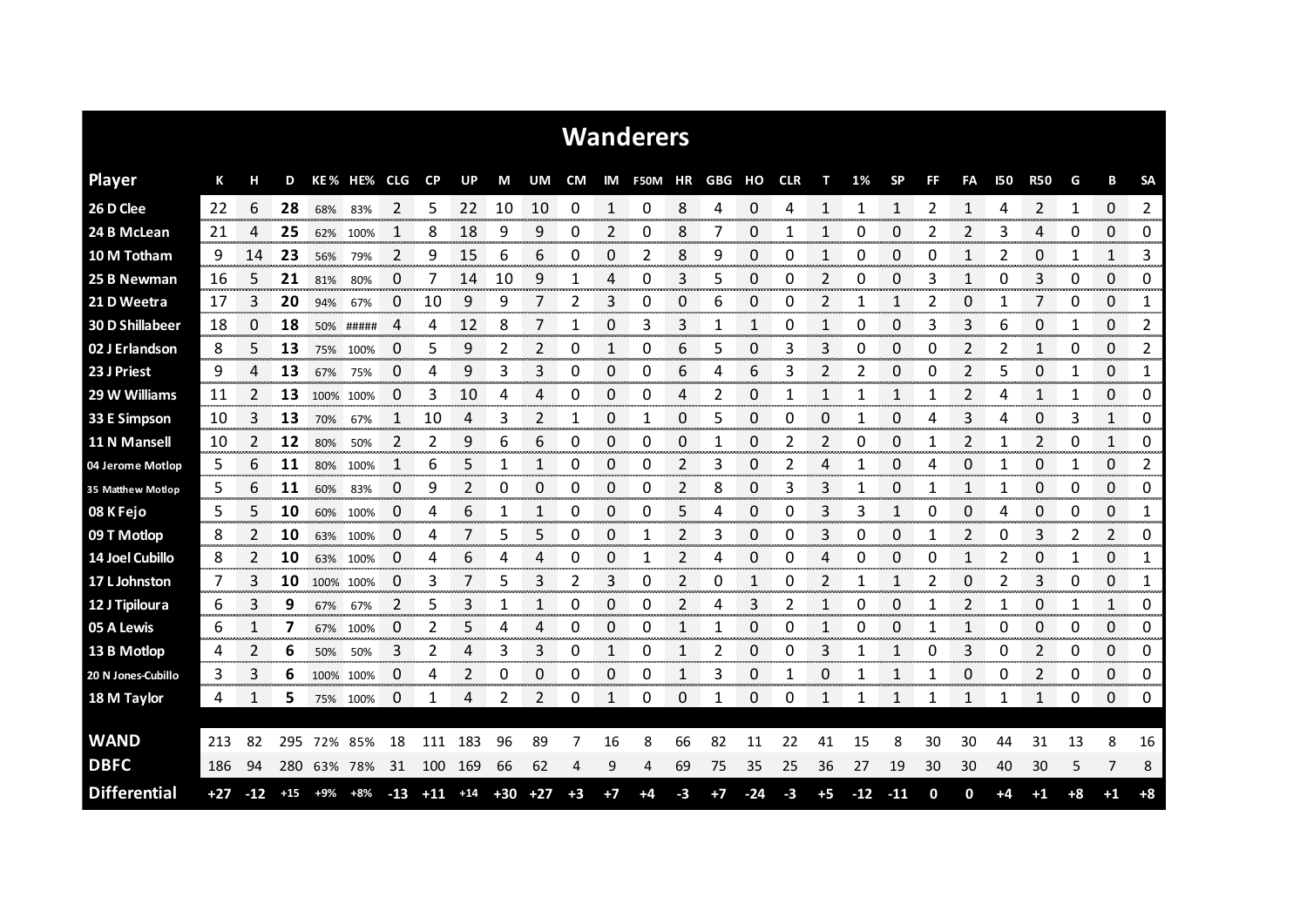|                     |     |       |       |      |             |       |           |       |       |       |      |                 | <b>Darwin Buffaloes</b> |      |    |       |            |                |             |           |    |                |     |                |    |                             |               |
|---------------------|-----|-------|-------|------|-------------|-------|-----------|-------|-------|-------|------|-----------------|-------------------------|------|----|-------|------------|----------------|-------------|-----------|----|----------------|-----|----------------|----|-----------------------------|---------------|
| <b>Player</b>       | К   |       | D     |      | KE% HE% CLG |       | <b>CP</b> | UP    | М     | UM    | CM   |                 | IM F50M HR GBG          |      |    | но    | <b>CLR</b> | т              | 1%          | <b>SP</b> | FF | FA             | 150 | <b>R50</b>     | G  | в                           | <b>SA</b>     |
| 14 L McKenzie       | 16  | 10    | 26    | 75%  | 70%         | 3     | 8         | 18    | 7     | 7     | 0    | 2               | 0                       | 7    | 8  | 0     | 0          | 0              | 3           | 2         | 2  | 1              | 1   | 6              | 0  | 0                           | 0             |
| 06 J Stokes         | 12  |       | 19    | 42%  | 100%        | 2     | 8         | 10    | 3     | 3     | 0    | 0               | 0                       | 5    | 7  | 0     | 4          | 0              | 0           | 0         | 1  | 0              | 4   | 2              | 1  | 1                           | 1             |
| 31 G Remfrey        | 14  | 5     | 19    | 64%  | 60%         | 4     | 8         | 9     | 3     | 3     | 0    | 0               | 0                       | 6    | 5  | 0     | 6          | 2              |             | 1         | 3  | 2              |     | 1              | 1  | $\Omega$                    | 0             |
| 13 Jackson Clark    | 8   | 10    | 18    | 100% | 70%         | 1     | 3         | 15    | 9     | 9     | 0    | 2               | 0                       | 3    | 3  | 0     | 0          | 0              | 0           | 0         | 0  | 0              |     | 0              | 0  | 0                           | 0             |
| 12 K Maroney        | 13  | 3     | 16    | 77%  | 100%        |       | 4         | 12    | 5     | 5     | 0    | 0               | 0                       | 5    | 2  | 0     | 0          | 3              | 5           | 5         | 2  | $\overline{2}$ | 2   | $\overline{2}$ | 0  | 0                           | 0             |
| 24 C Sharples       | 11  | 5     | 16    | 55%  | 80%         | 2     | 5         | 10    | 5     | 5     | 0    | 1               | 0                       | 4    | 4  | 0     | 3          | $\overline{2}$ | 0           | 0         | 1  | $\mathbf{1}$   | 5   | 0              | 0  | 0                           | 1             |
| 11 T Clarke         | 7   |       | 14    | 57%  | 86%         | 0     | 5         | 9     | 4     | 4     | 0    | 0               | 0                       | 4    | 5  | 0     | 2          | 1              | 2           | 0         | 0  | 3              | 2   | 1              | 0  | 0                           | 1             |
| 35 A Darcy          | 11  | 3     | 14    | 45%  | 100%        | 3     |           | 7     | 2     | 1     |      | 1               | 0                       | 5    | 5  | 0     | 0          | 2              | 4           | 2         | 3  | 2              | 0   | 7              | 0  | 0                           | 0             |
| 10 B Stokes         | 9   | 4     | 13    | 67%  | 75%         | 2     | 5         | 8     | 2     | 1     |      | 1               | 0                       | 5    | 4  | 0     | 0          | 2              | 0           | 0         | 0  | $\mathbf{1}$   | 0   | 2              | 0  | 0                           | 0             |
| 07 T Eldridge       | 9   | 3     | 12    | 44%  | 67%         | 3     | 4         | 7     | 2     | 2     | 0    | 1               | 0                       | 4    | 2  | 0     | 0          | 4              | 3           | 1         | 4  | 2              | 1   | 1              | 0  | 0                           | 0             |
| 16 P Boles          | 10  |       | 12    | 60%  | 50%         |       | 4         | 8     | 2     | 2     | 0    | 1               | 0                       | 5    |    | 0     | 2          | 4              | 0           | 0         | 4  | 0              | 6   | $\overline{2}$ |    | $\mathbf{1}$                | 0             |
| 28 T Bean           | 7   | 5     | 12    | 71%  | 60%         | 0     | 3         | 8     | 5     | 5     | 0    | 0               | 0                       | 1    | 2  | 0     | 0          | 2              | 0           | 0         |    | 2              |     | 1              | 0  | 0                           | 1             |
| 01 I Seden-Kurnoth  | 6   | 5     | 11    | 50%  | 60%         | 2     | 5         |       | 1     | 1     | 0    | 0               | 0                       | 5    | 5  | 0     | 0          | 5              | 3           | 3         | 0  | 3              | 2   | 0              | 0  | 0                           | 0             |
| 41 K McBean         | 7   | 4     | 11    | 14%  | 100%        | 3     | 5         | 6     | 3     | 3     | 0    | 0               | 1                       | 2    | 2  | 0     |            |                |             | 0         | 4  | 3              |     | 2              | 0  | 2                           | 0             |
| 42 J Kickett        | 6   | 5     | 11    | 83%  | 80%         | 0     | 3         |       | Δ     | 4     | 0    | 0<br>ana ana an | 0                       |      | 3  | 0     | 0          |                |             |           | 0  | 3              |     |                | 0  | 0<br><b>Service Control</b> | 0<br>www.com  |
| 02 L Roberts        | 4   | 5     | 9     | 75%  | 100%        | O     | 4         |       |       |       |      | 0               |                         | 2    | 3  | 0     | O          |                |             |           | Ω  | 0              |     |                | 0  | 0<br>an an an               | 1<br>ananana. |
| 03 J Collinson      | 6   | 2     | 8     | 33%  | 100%        |       | 5         | 3     |       | 0     | 1    | 0               | 0                       |      | 3  | 0     |            | 3              | 0           | 0         |    | 0              |     | 0              | 0  | 0<br><b>Services</b>        | 1<br>anana an |
| 29 A Sambono        | 6   |       | 8     | 100% | 50%         |       | 2         |       |       |       | 0    | 0               | 0                       |      |    | 0     | Ω          | 0              |             |           |    |                |     | 0              |    | 0                           | 1             |
| 23 P Campbell       | 5   |       |       | 80%  | 50%         |       | 2         | 4     | 1     | 1     | 0    | 0               | 0                       | 2    | 2  | 0     | 0          | 0              | O           | 0         | O  | 0              | 4   | 0              | 0  | 0                           | 1             |
| 25 B Archard        | 7   | 0     | 7     | 71%  | #####       | 0     | 5         | 1     | 0     | 0     | 0    | 0               | 0                       | 0    | 4  | 31    | 4          | 1              |             | 1         | 2  | 2              | 2   | 0              | 0  | 0                           | 0<br>mmmm     |
| 09 A Stokes         | 1   | 5     | 6     | 0%   | 80%         | 0     | 4         | 2     | 0     | 0     | 0    | 0               | 0                       | 1    | 3  | 4     | 2          | 0              | 1           | 1         | 1  | 1              | 0   | 1              | 0  | 0                           | 0             |
| 34 C Sambono        | 4   | 0     | 4     |      | 25% #####   |       | 1         | 3     | 3     | 3     | 0    | 0               | 2                       | 0    | 1  | 0     | 0          | 1              | 0           | 0         | 0  | 0              | -1  | 0              | 0  | 0                           | 0             |
|                     |     |       |       |      |             |       |           |       |       |       |      |                 |                         |      |    |       |            |                |             |           |    |                |     |                |    |                             |               |
| <b>DBFC</b>         | 186 | 94    | 280   | 63%  | 78%         | 31    | 100       | 169   | 66    | 62    | 4    | 9               |                         | 69   | 75 | 35    | 25         | 36             | 27          | 19        | 30 | 30             | 40  | 30             | 5  | 7                           | 8             |
| <b>WAND</b>         | 213 | 82    | 295   |      | 72% 85%     | 18    | 111       | 183   | 96    | 89    | 7    | 16              | 8                       | 66   | 82 | 11    | 22         | 41             | 15          | 8         | 30 | 30             | 44  | 31             | 13 | 8                           | 16            |
| <b>Differential</b> | -27 | $+12$ | $-15$ | -9%  | -8%         | $+13$ | $-11$     | $-14$ | $-30$ | $-27$ | $-3$ | -7              | -4                      | $+3$ | -7 | $+24$ | $+3$       | $-5$           | $+12$ $+11$ |           | 0  | 0              | -4  | -1             | -8 | -1                          | -8            |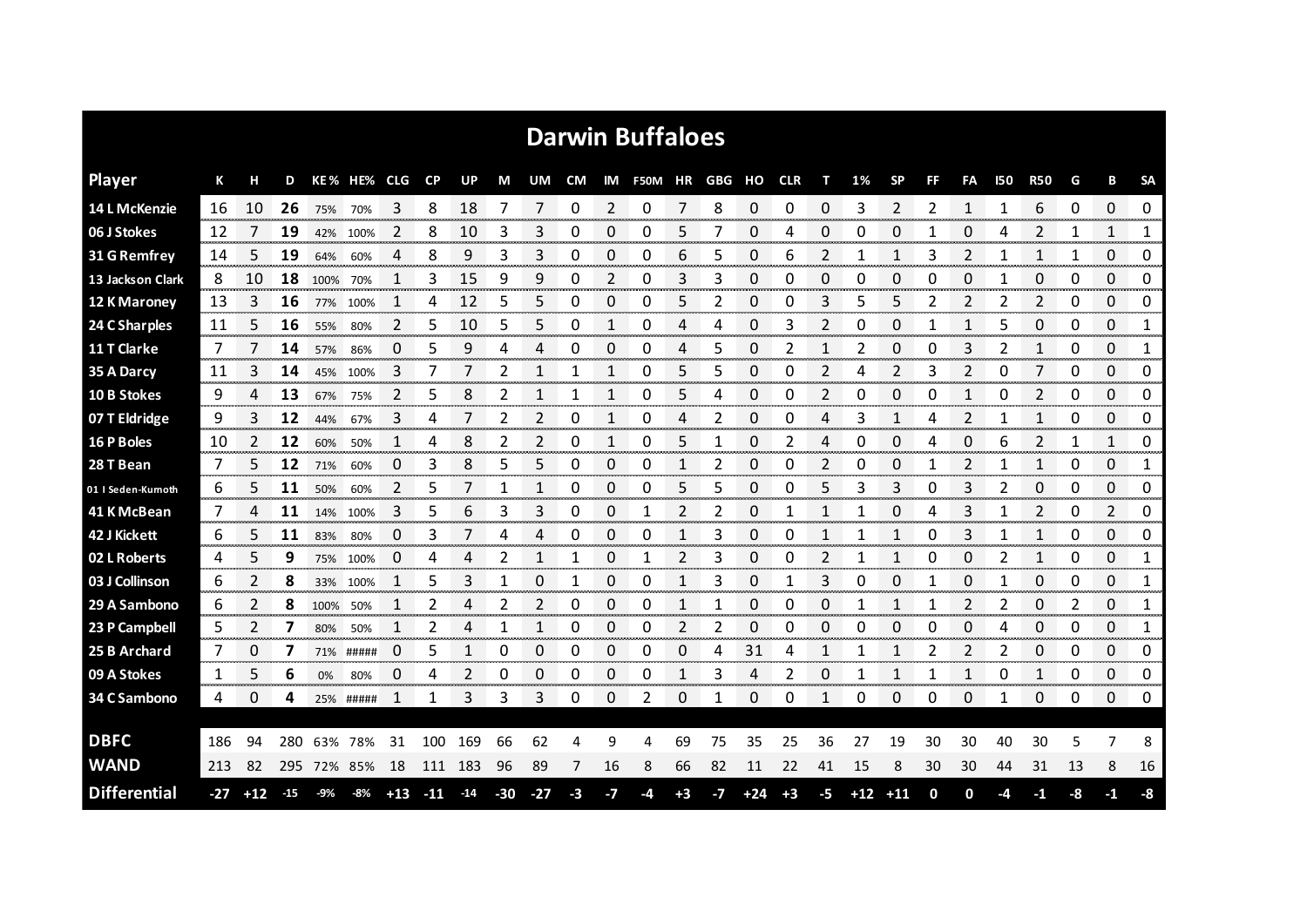|                        | <b>Score Sources</b> |             |
|------------------------|----------------------|-------------|
|                        | <b>WAND</b>          | <b>DBFC</b> |
| <b>Turnover</b>        | 9.4.58               | 1.5.11      |
| <b>Stoppage</b>        | 4.3.27               | 4.2.26      |
| Kick In                | 0.1.1                | 0.0.0       |
| <b>TOTAL</b>           | 13.8.86              | 5.7.37      |
|                        | Defensive 50         |             |
| <b>Turnover</b>        | 1.0.6                | 1.0.6       |
| <b>Stoppage</b>        | 0.0.0                | 0.0.0       |
| Kick In                | 0.1.1                | 0.0.0       |
| <b>TOTAL</b>           | 1.1.7                | 1.0.6       |
|                        | <b>Midfield</b>      |             |
| <b>Turnover</b>        | 6.2.38               | 0.3.3       |
| <b>Centre Bounce</b>   | 1.2.8                | 3.0.18      |
| <b>B/ARC Stoppages</b> | 3.1.19               | 0.2.2       |
| <b>TOTAL</b>           | 10.5.65              | 3.5.23      |
|                        | Forward 50           |             |
| <b>Turnover</b>        | 2.2.14               | 0.2.2       |
| <b>Stoppage</b>        | 0.0.0                | 1.0.6       |
| <b>TOTAL</b>           | 2.2.14               | 1.2.8       |